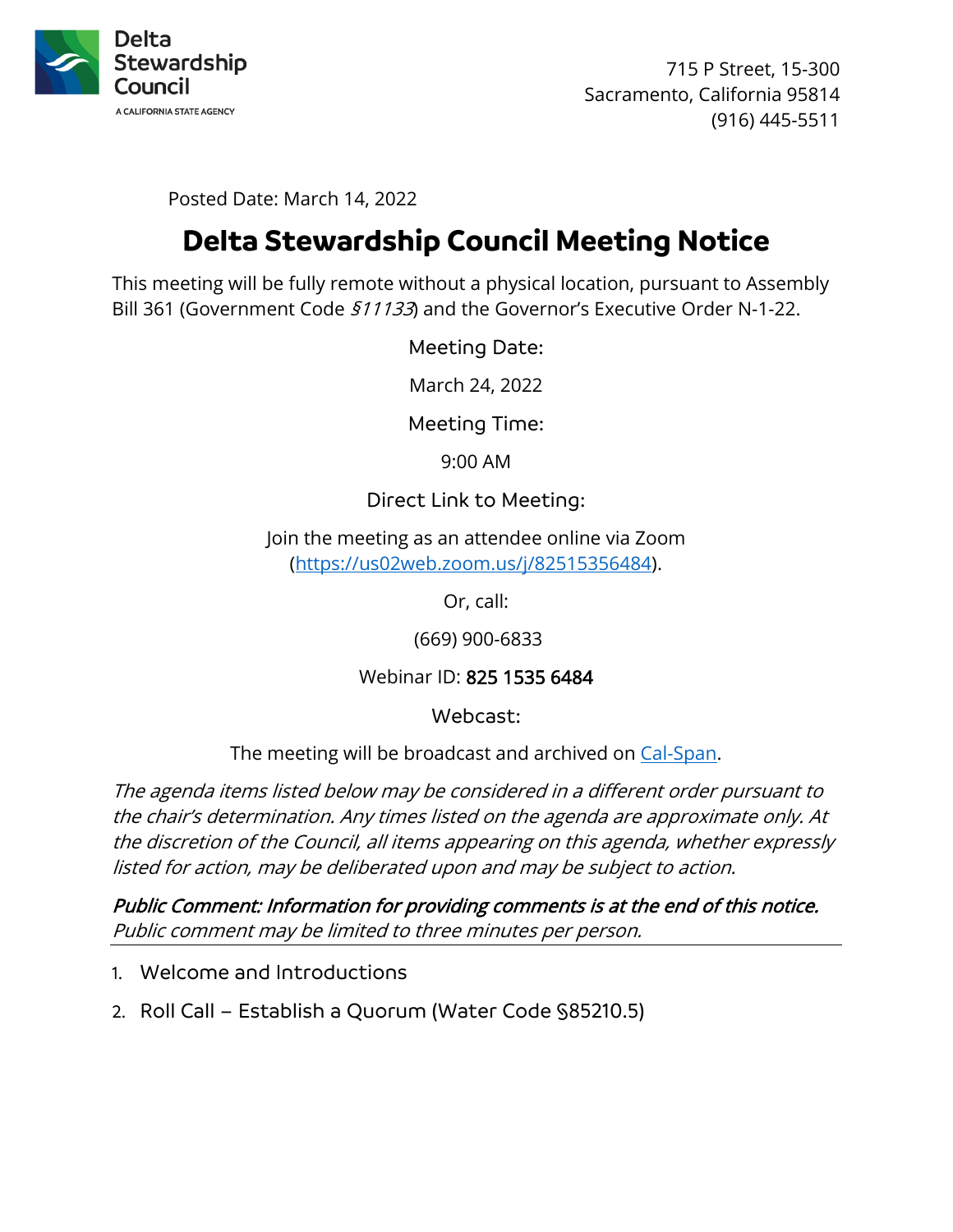3. Closed Session: Litigation (Water Code §85210.5) (Action Item)

The Council may discuss litigation matters pursuant to Government Code §11126 (e)(2)(A), (e)(2)(B)(i), and/or (e)(2)(C)(i), including: (a) Delta Stewardship Council Cases, Coordinated Proceeding JCCP No. 4758; (b) North Coast Rivers Alliance, et al. v. Delta Stewardship Council, Sacramento County Superior Ct. No. 34-2018-80002898; and (c) Takahashi v. Delta Stewardship Council, Sacramento County Superior Ct. No. 34-2018-00232084.

(This closed session is authorized under Government Code section 11126, subdivision (e).)

- 4. Reconvene Open Session
- 5. Roll Call Establish a Quorum (Water Code §85210.5)
- 6. Consent Calendar (Action Item)

Items for the consent calendar are expected to be routine and noncontroversial. The Council will be asked to approve all items on the consent calendar without discussion. If any councilmember, staff member, or interested person requests that an item be removed from the consent calendar, it will be removed. Removed items may be taken up either immediately after the consent agenda or placed later in the agenda at the chair's discretion.

- a) Adoption of February 24, 2022, Meeting Summary
- 7. Public Comment

The public may comment on any topic not listed on the agenda.

8. ( ~ 10:00 AM) Public Hearing Regarding Appeals of the Revised Certification of Consistency Number C202110 for the Lookout Slough Tidal Habitat Restoration and Flood Improvement Project and Consideration and Possible Dismissal of Issues on Appeal (Action Item)

Pursuant to Water Code Section 85255.20, the Council will hold a public hearing on two appeals of the revised certification of consistency with the Delta Plan (Certification Number C202110) for the Lookout Slough Tidal Habitat Restoration and Flood Improvement Project, submitted on December 30, 2021, by the Department of Water Resources (Department) to address the Council's findings in its Determination dated July 16, 2021, for Certification Number C20215. After the presentations and public comments on the appeals, the Council will consider and may take action to dismiss issues on appeal. A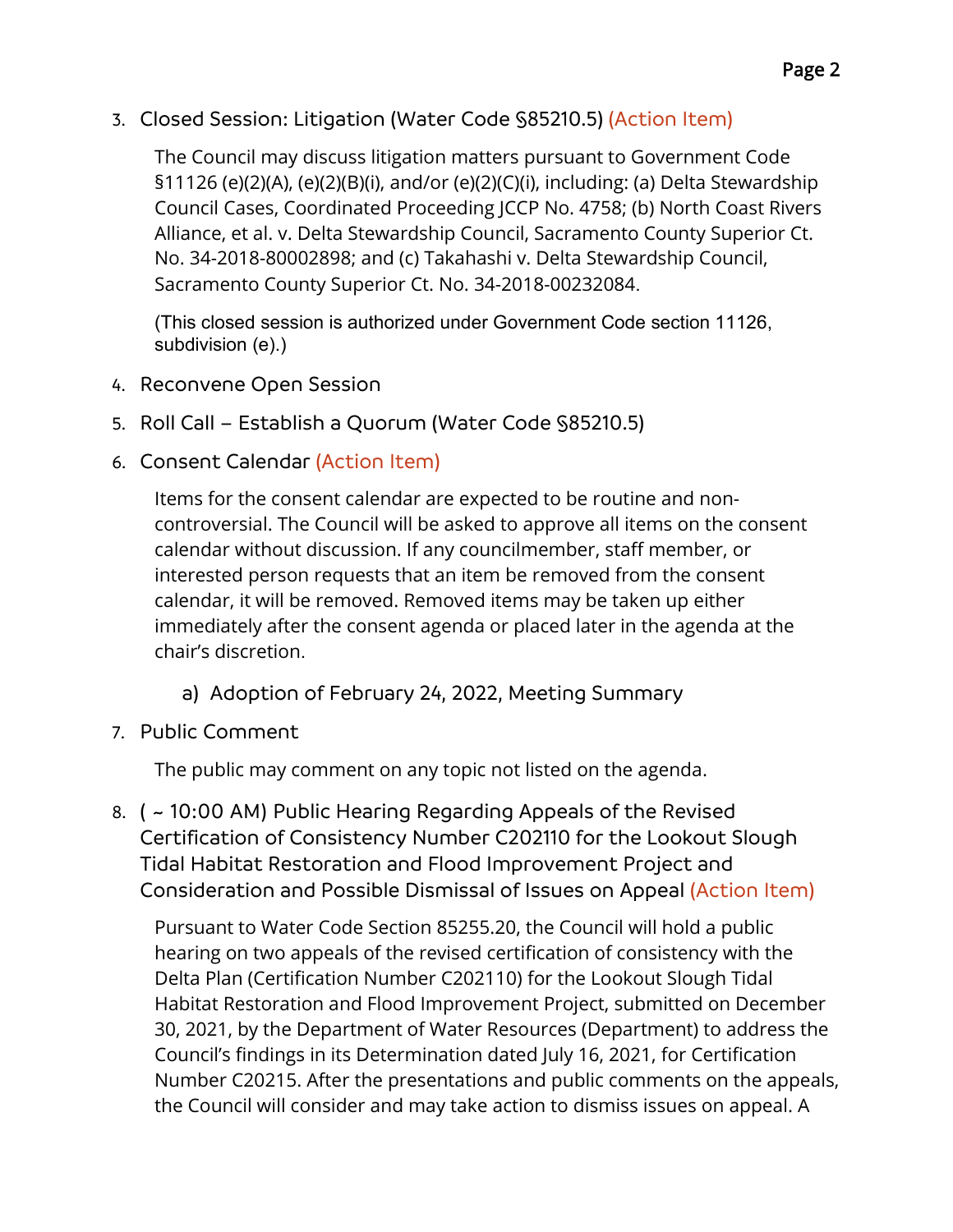link to the hearing notice can be found here:

[https://coveredactions.deltacouncil.ca.gov/services/download.ashx?u=659cb80](https://coveredactions.deltacouncil.ca.gov/services/download.ashx?u=659cb80a-0140-4aba-8355-8711734ddf0f) [a-0140-4aba-8355-8711734ddf0f.](https://coveredactions.deltacouncil.ca.gov/services/download.ashx?u=659cb80a-0140-4aba-8355-8711734ddf0f) The hearing will be in the following format:

- a) Opening of Hearing and Explanation of Hearing Process
- b) Hearing
	- i. Presentations will be made by the Delta Protection Commission (DPC) (up to 30 minutes), Appellants (Solano County Water Agency and Liberty Island Access) (up to 30 minutes each), and the Department (up to 60 minutes total).
	- ii. Public Comment (refer to public comment directions below for the process to provide verbal comments or the hearing notice [\(https://coveredactions.deltacouncil.ca.gov/services/download.as](https://coveredactions.deltacouncil.ca.gov/services/download.ashx?u=659cb80a-0140-4aba-8355-8711734ddf0f) [hx?u=659cb80a-0140-4aba-8355-8711734ddf0f\)](https://coveredactions.deltacouncil.ca.gov/services/download.ashx?u=659cb80a-0140-4aba-8355-8711734ddf0f) for details regarding the submission of written comments).
- c) Council Consideration and Possible Dismissal of Issues on Appeal: the Council will consider the issues on appeal and may take action to dismiss issues on appeal and/or direct staff to prepare findings for the Council's consideration on non-dismissed issues

(Note: A reporter will record the hearing proceedings.)

- 9. Chair's Report
	- a) Delta Plan Interagency Implementation Committee Restoration Subcommittee Update and Upcoming Meeting Preview (Information Item)
- 10. Executive Officer's Report

The Executive Officer will provide an update on the Council's activities and provide the Council with outgoing correspondence, the Outreach Highlights Report, the Active Projects List, and other relevant documents.

- a) Legal Update (Information Item)
- b) Legislative Update (Action Item)

The Council may discuss current legislation that could affect the Council and/or implementation of the Delta Plan and may take action to express support, opposition, or seek to amend any of the bills listed in the monthly legislative report.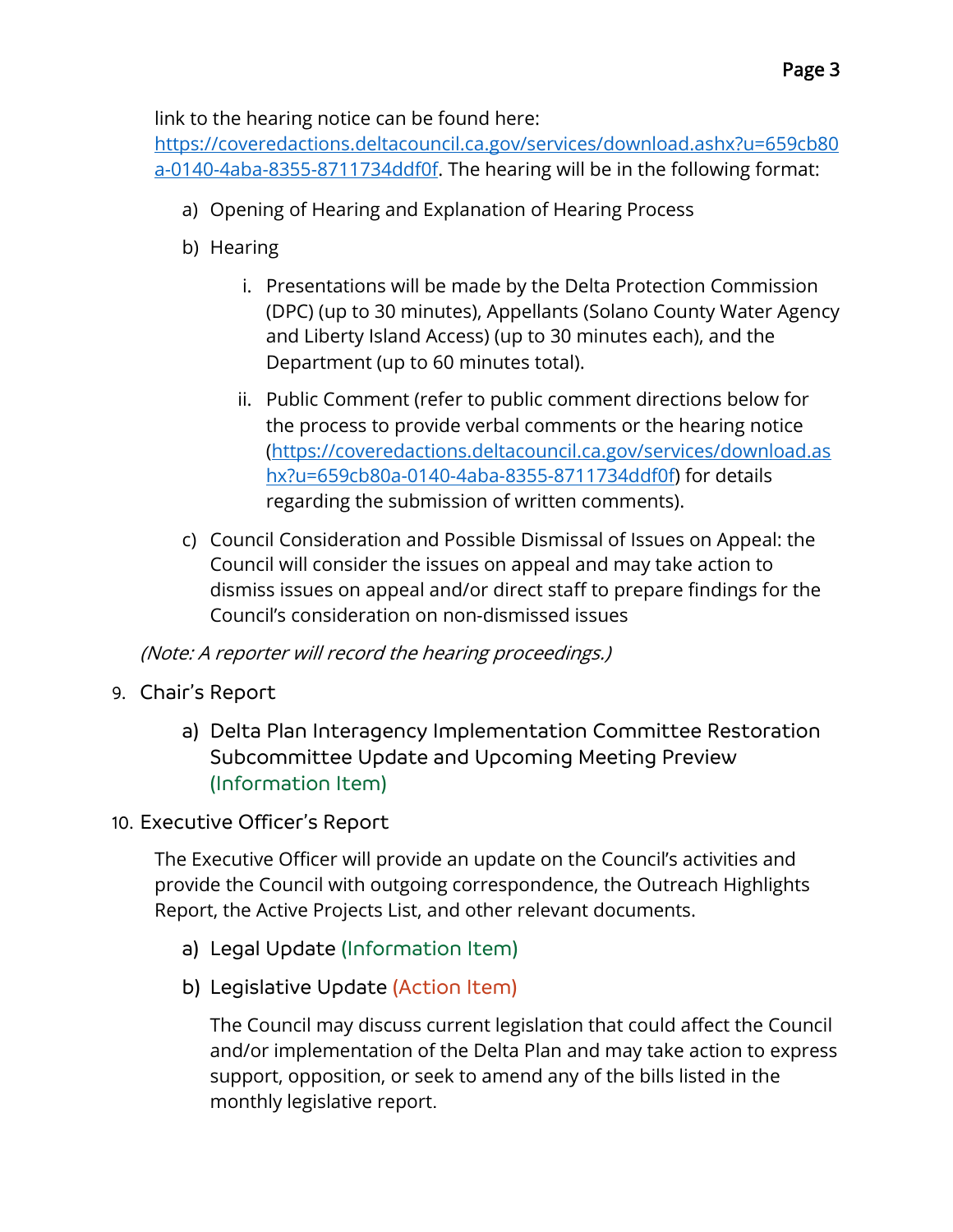11. Consideration of and Possible Delegation of Authority to Approve Ministerial Amendments for Agreements and Increase of Delegated Authority to Award and Execute Agreements (Action Item)

The Council will consider and may delegate authority to approve amendments for ministerial changes for all agreements and increase the delegated amount to award and execute agreements from \$500,000 up to \$750,000.

# 12. Lead Scientist's Report (Information Item)

Delta Lead Scientist Dr. Laurel Larsen will update the Council on Delta Science Program activities. The Lead Scientist Report provides the Council with unbiased advice on matters of scientific importance in the Delta. In addition, the monthly report offers an opportunity for discussion of relevant advances in science impacting the Delta and highlights Delta Science Program activities.

# 13. Appointment of Members to the Delta Independent Science Board (Action Item)

The Council will consider recommendations from the Delta Lead Scientist regarding the appointment of members to the Delta Independent Science Board and may take action to appoint new members.

## 14. Preparation for Next Council Meeting

#### ADJOURN

Members of the public shall be provided an opportunity to address the Council on any agenda item (except closed session items). Comments during the public comment period shall be limited to matters within the Council's jurisdiction. Reasonable time limits may be established for public comments (Government Code Section 11125.7). Your comments are important to each member of the Council and staff.

Members of the public interested in providing comments should join the meeting via Zoom and contact the Council Clerk at [engage@deltacouncil.ca.gov,](mailto:engage@deltacouncil.ca.gov) or call (916) 798-9817, provide their name and remain on the line. When called on by the Council Chair, Zoom attendees and telephone callers will be unmuted and able to provide oral comments.

All written comments will be distributed to the members and posted to the [Council's website](https://deltacouncil.ca.gov/) alongside the meeting materials on the [Council meeting](https://deltacouncil.ca.gov/council-meetings) web [page.](https://deltacouncil.ca.gov/council-meetings) Written comments received by mail or email by noon the day before a